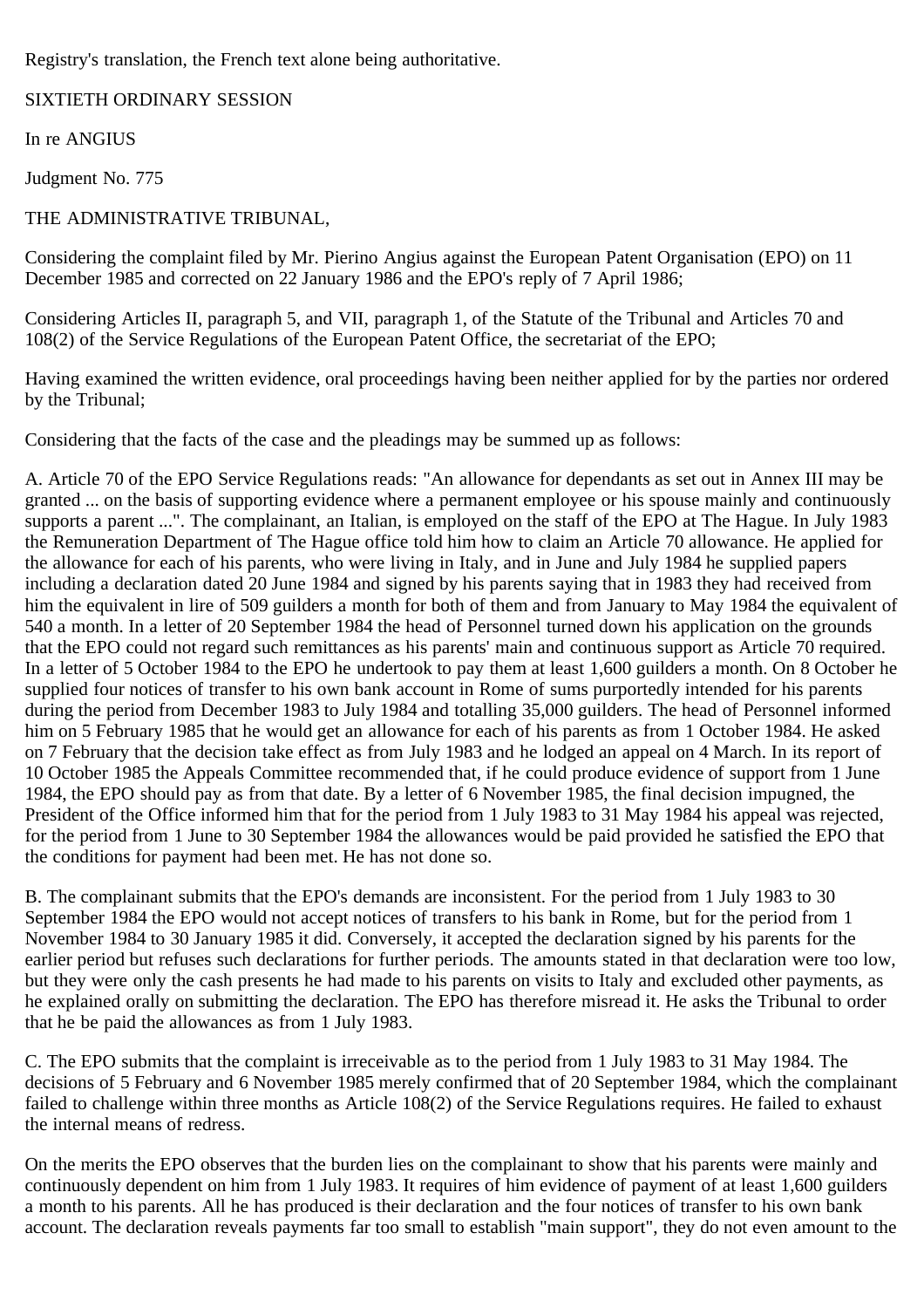sum of the two allowances, which was 600 guilders a month in 1983 and 620 a month in 1984. Transfers to his account in Rome are immaterial in the absence of proof of payment to his parents. Nor may he plead that the declaration is incomplete or was misread: he submitted it himself without qualification. The EPO was right to refuse to backdate payment to 1 July 1983.

## CONSIDERATIONS:

The rule on the internal means of redress

1. Article VII(1) of the statute of the Tribunal says that "A complaint shall not be receivable unless the person concerned has exhausted such other means of resisting it as are open to him under the applicable Staff Regulations".

The Tribunal will rule proprio motu on the application of the article. If an internal appeal was time-barred and the internal appeals body was wrong to hear it, the Tribunal will not entertain a complaint challenging the decision taken on a recommendation by that body. A fortiori, if the Organisation succeeds in showing that the internal appeal was out of time the Tribunal will dismiss the complaint as irreceivable.

The application of the rule in this case

2. In June and July 1984 the complainant submitted statements signed by his parents in support of his claim to the allowance to which Article 70 of the Service Regulations entitles a staff member who "mainly and continuously supports" a relative "by virtue of a legal or judicial obligation". The EPO rejected his claim on 20 September 1984 on the grounds that he had failed to produce the evidence required and in particular to show that he "mainly and continuously supports" his parents.

He did not lodge any internal appeal within the time limit of three months set in Article 108(2) of the Regulations.

3. On the strength of further evidence he supplied the EPO agreed on 5 February 1985 to pay him the allowance for the period from 1 October 1984 to 30 September 1986 provided that every quarter he gave proof of the sums he had made over. On 4 March 1985 he lodged an appeal claiming payment of the allowance as from July 1983. In a letter of 6 November 1985 the President, on the Appeals Committee's recommendation, upheld the decision but invited the complainant to establish by means of written evidence that he had qualified for payment during the period from 1 June to 30 September 1984 as well. That is the decision he impugns.

What the complainant is actually objecting to is the refusal of the allowance from July 1983 to May 1984. The claim was turned down by a decision of 20 September 1984 that went unchallenged and, the internal means of redress not being exhausted is no longer open to challenge before the Tribunal. That follows from what was said in 1 above, and indeed the EPO itself contends that the complaint is irreceivable.

4. The Appeals Committee did declare the appeal against the decision of 5 February 1985 to be receivable on the grounds that it was not the same as that of 20 September 1984: it allowed the claim whereas the later one did not. But since the decision of 5 February 1985 granted the allowance only as from 1 October 1984 it impliedly rejected the claim insofar as it related to any earlier period. It therefore unreservedly confirmed the decision of 20 September 1984 and set off no new time limit for an appeal against it. The same reasoning holds good for the impugned decision of 6 November 1985, the effect of which runs from 1 June 1984.

## DECISION:

For the above reasons,

The complaint is dismissed.

In witness of this judgment by Mr. André Grisel, President of the Tribunal, Mr. Jacques Ducoux, Vice-President, and Tun Mohamed Suffian, Judge, the aforementioned have signed hereunder, as have I, Allan Gardner, Registrar.

Delivered in public sitting in Geneva on 12 December 1986.

(Signed)